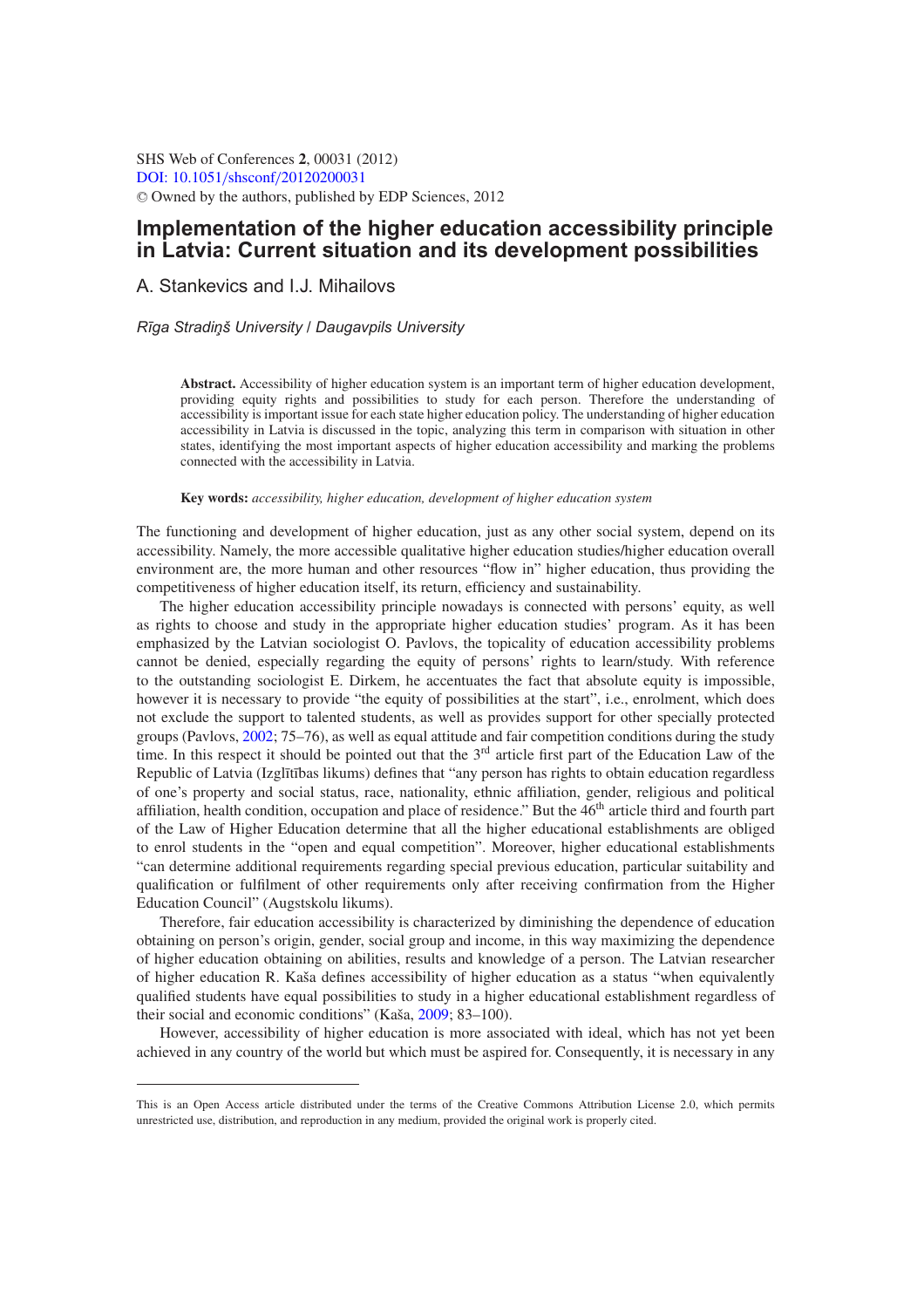#### SHS Web of Conferences

country to ensure not only implementation of the higher education accessibility but also perform regular monitoring (measurement) of the higher education accessibility and analysis of the obtained data, as well as develop appropriate policy of higher education considering the research results, which by all means diminishes inequity among different groups in accessibility / obtaining higher education.

It should be pointed out that although higher education researches are widespread in the world (Otero, McCoshan; Scott), in Latvia this theme still remains forgotten in scope of higher education management and policy studies (as an exception should be regarded those separate cases, when students of different study levels in their final works focused on the problems of the higher education accessibility), except some publications of E. Kaša (Kaša, 2003; Kaša, [2004;](#page-4-2) Kaša, [2009\)](#page-4-1), thus this important issue is being only fragmentary considered in the higher education policy planning and implementation process. Therefore, the aim of this article is to fill gaps partly by analyzing the current situation of the implementation of the higher education accessibility principle in Latvia and its development (improvement) possibilities.

#### **Materials and methods**

In the research the following methods were used: analysis of the scientific literature sources and analysis of normative documentation.

## **Results**

It is necessary to admit that the higher education accessibility (as ability to use / consume higher education services) concept is closely connected with / directly subordinated to three other significant higher education functioning, development and sustainability concepts: education quality, economic efficiency of education and financing of education (Global Higher Education Rankings Affordability and Accessibility in Comparative Perspective; Šnitnikovs; Zemīte, 2009; Зарицкий, [2006\)](#page-4-3), which forms a particular circle of dependence, where changes in one sector of the circle, for example, education quality, directly affect the functioning of other sectors.

Consequently, if the content of any of the four concepts is being administratively changed, for example, by inventing a new regulation or by changing the ordinary form of higher education action, then it will irreversibly affect the content of other concepts. Thus, by increasing the volume of the higher education financing the number of so-called budget places will increase, the increase will be observed also in amount of resources for research work, improvement of studies' content and quality, co-operation projects, etc.

It is evident that the higher education accessibly in the Republic of Latvia has significantly increased after the regaining of impendence, which has resulted in the formation of higher education market, considerable increase of higher education establishments in the country, developing of the system of private higher education establishments, as well as developing of the pay studies supply, increase of higher education prestige and its significance in society / at work etc. Yet to perform a general analysis of the implementation of the higher education accessibility principle, it is necessary to consider several basic elements of the higher education accessibility:

1) Organizational or institutional accessibility of higher education – an aggregate of institutional and materially technical conditions, which ensure the existence of higher educational establishments, as well as their functioning and further activities and enable them to offer their services to the interested persons – study candidates (Cyxoqën).

2) The financial affordability of higher education – an aggregate of financial resources, which is assigned to higher education, enabling them to offer study candidates pay, free of charge or partly pay (budget) higher education studies, as well as those resources, which a study candidate can / is legal to receive to study in a higher educational establishment and pay the costs of higher education studies (vouchers, studies' and student's credits, etc.). The financial affordability of higher education is possible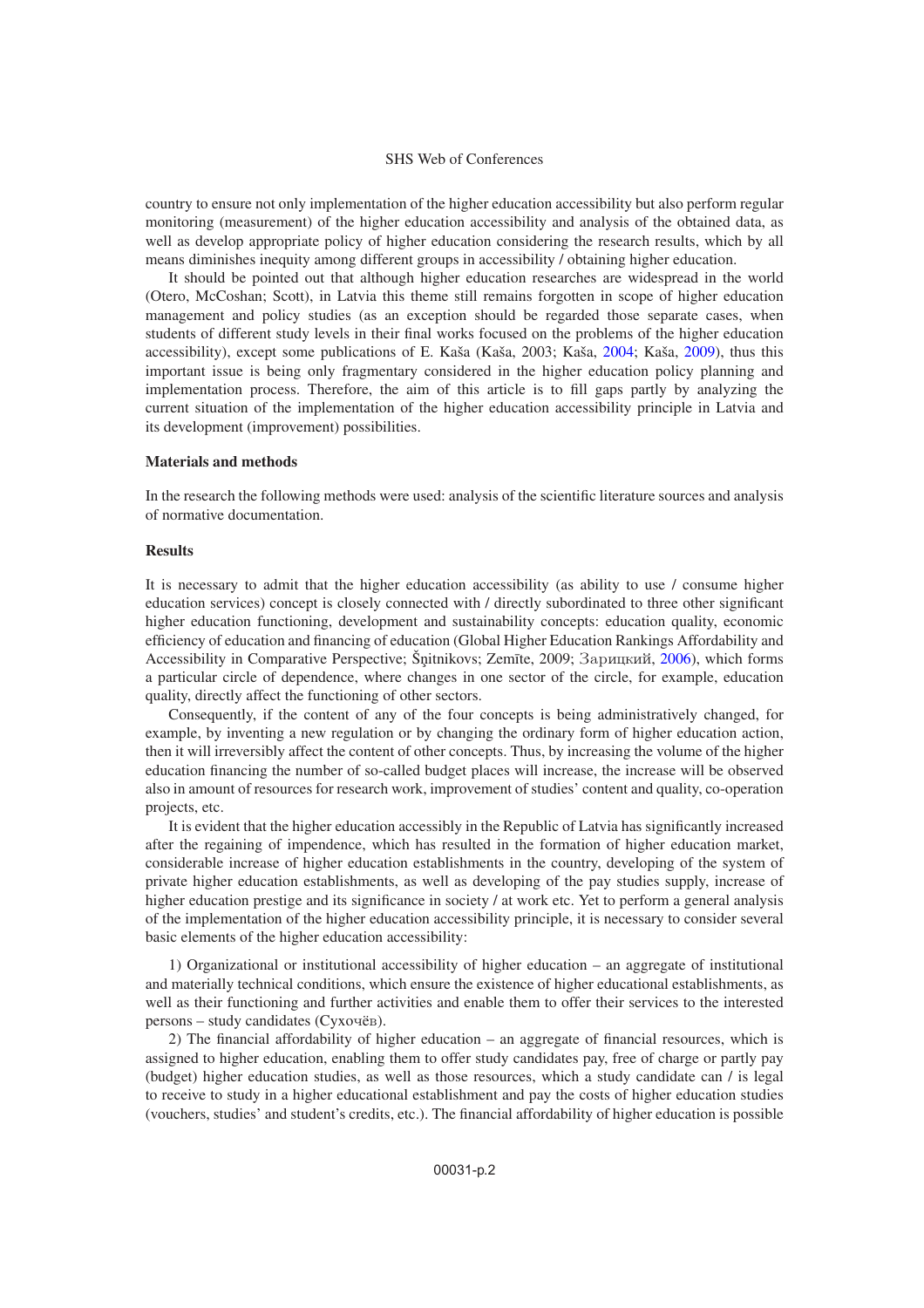#### Int. Conf. SOCIETY. HEALTH. WELFARE; Congr. of Rehabilitation Doctors of Latvia

when the population has reached a particular level of purchasing ability, which enables the population to pay not only the study fee but also other costs connected with higher education studies and satisfy their daily needs (Cyxoqës; MeHr). Thus higher education financial affordability is connected with higher education socially financial accessibility – an aggregate of conditions enabling a person to take decision to study in a higher educational establishment, and in case of lack of personal financial resources to be able to receive financial resources for higher education studies on preferential conditions (usually in the form of preferential loan), accordingly providing a possibility to study according to a person's choice and providing that the person's social and financial situation is not essentially affected. Although every full time (regular) student has a possibility to obtain both student's and studies' credit (however, the issue of credit guarantor is still controversial), the one can admit with good reason that the system of students' social protection and support is comparatively poorly developed (especially accessibility of the student's credit to part-time students). This is the reason why in the current difficult socially economic conditions the higher educational establishments have put efforts to expand social support possibilities for students – children-care services, free of charge dormitories, short term loans, and in form of other services.

3) Juridical or legal accessibility of higher education – an aggregate of normative regulations, which assigns / guaranties the rights to study in a higher educational establishment to all groups of population, legally providing equal possibilities for the population to study, as well as eliminating the chance of discrimination among the study candidates (for example, against gender, age, origin, sexual orientation, political opinion, health condition, social group, etc.).

4) Physical, also territorial or geographical accessibility of higher education – connected with the location of higher educational establishments' network (for example, in Latvia higher educational establishments are basically located / concentrated in the capital city Riga, however, outside Riga there are 14 higher educational establishments and there is a wide network of higher educational establishments' affiliates, which offer higher education services as close as possible to the place of residence). It is possible to analyze higher educational establishments' accessibility to different groups (for example, for persons with special needs) and e-studies and distance learning supply alongside with the evaluation of physical accessibility of higher education.

5) Intellectual (regarding the content and methodology) accessibility of higher education – compliance of the higher education content and quality to the previous knowledge and skills (level of education) of a particular group (basically graduates of the secondary schools), as well as abilities, ensuring the consistency of the learning / study process, regularity and continuity (succession), as well as appropriate methodological and informative organization of higher education studies' process.

Alongside with the recognizing the crucial importance of the higher education accessibility principle in the functioning of the higher education system, the rankings of the higher education accessibility (measuring involvement of the youth's specific rate in higher education, level of the higher education among youth, gender parity among the youth and social equality of rights (see Table [1\)](#page-3-0) are formed in several countries of the world. The highest level of the higher education accessibility has been reached by the Netherlands, Finland and Great Britain (Global Higher Education Rankings Affordability and Accessibility in Comparative Perspective; Карпенко, Бершадская).

However, the analysis of the development of Latvia higher education system in the last 20 years gives evidence that the level of higher education accessibility has comparatively grown and is above the average (in comparison with other European countries). In Latvia optimal institutional, intellectual and legal level of higher education accessibility is achieved at present. In the last 7 years also the supply and financing (number of budget places) of regional higher educational establishments has remarkably increased, which significantly expands the accessibility of higher education in the regions, diminishing the former heterogeneous supply of higher education. Yet the quality of studies and their compliance with global, national and regional development priorities is still a controversial issue, as well as compliance of the offered higher education studies' programs with the wishes and abilities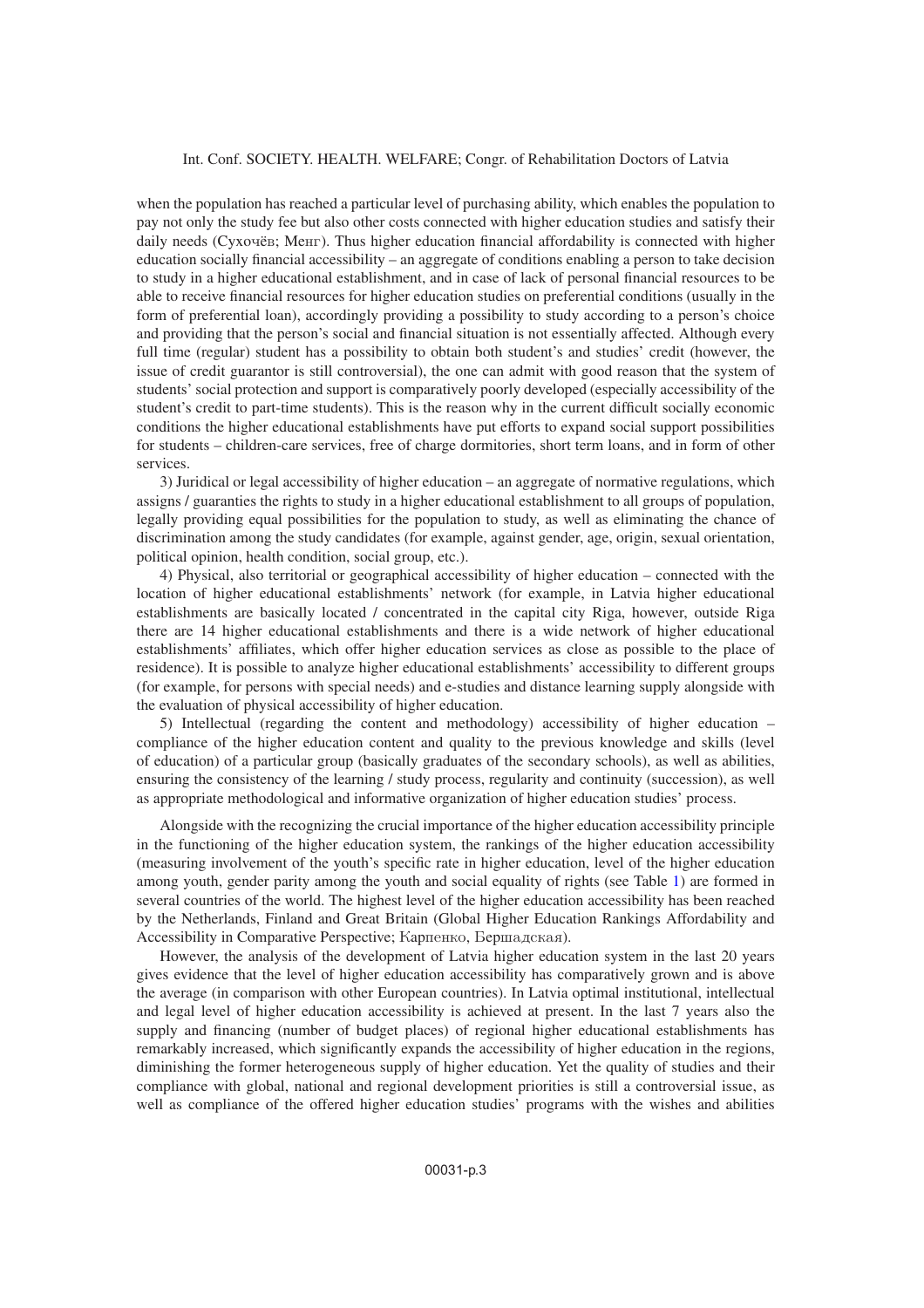# SHS Web of Conferences

<span id="page-3-0"></span>

|  |  | <b>Table 1.</b> Indicators characterizing the higher education accessibility. |  |  |  |  |
|--|--|-------------------------------------------------------------------------------|--|--|--|--|
|--|--|-------------------------------------------------------------------------------|--|--|--|--|

|                                                         |                                           | Coefficient of  |  |
|---------------------------------------------------------|-------------------------------------------|-----------------|--|
|                                                         |                                           | the indicator's |  |
| Indicator                                               | Characterization                          | relevance (%)   |  |
| 1. Involvement of youth                                 | Regarding the fact that in different      | 25              |  |
| in higher education                                     | countries the age of students ranges      |                 |  |
|                                                         | in the age group from 18 to 24, the       |                 |  |
|                                                         | percentage of possibly wider age group    |                 |  |
|                                                         | is considered (the age group is chosen    |                 |  |
|                                                         | inside the country)                       |                 |  |
| 2. Level of education                                   | Pro rata of population in the age group   | 25              |  |
| reached by youth                                        | from 25 to 34 who have graduated          |                 |  |
|                                                         | programs of the higher educational        |                 |  |
|                                                         | establishments %                          |                 |  |
| 3. The educational<br>It reflects the compliance of the |                                           | 40              |  |
| equity index                                            | students' and existing population stru-   |                 |  |
|                                                         | cture to the socially-economic status     |                 |  |
|                                                         | (males in the age group from 45 to        |                 |  |
|                                                         | 65 with higher education percentage       |                 |  |
|                                                         | compliance with higher educational        |                 |  |
|                                                         | establishment's students' percentage,     |                 |  |
|                                                         | whose fathers have higher education).     |                 |  |
|                                                         | High EEI indicators testify the compli-   |                 |  |
|                                                         | ance of the students to the average level |                 |  |
|                                                         | of society but low indicators testify     |                 |  |
|                                                         | that the majority of the youth entering   |                 |  |
|                                                         | educational<br>higher<br>establishments   |                 |  |
|                                                         | come from privileged families.            |                 |  |
| 4. The gender equity                                    | It testifies the proportion of male       | 10              |  |
| index                                                   | and female gender students, which is      |                 |  |
|                                                         | calculated basing on gross number of      |                 |  |
|                                                         | students' enrolment.                      |                 |  |

of the studies' candidates (i.e., for example, wish to study social sciences in opposition to constantly increasing national support to natural science studies) (Latvija. Pārskats par tautas attīstību 2004/2005: Rīcībspēja reģionos, 2005; 57-66).

# **Conclusions**

Despite the wide range of higher education services, the present condition in Latvia regarding youth with higher education (approximately 28% of population in the age group from 30–34) must be assessed as unsatisfactory. Therefore, one of the EU and accordingly Latvia's further development aims is until 2020 to achieve the condition when the number of persons with higher education reaches 40% from the appropriate group of population (Eiropa 2020. Stratēģija gudrai, ilgtspējīgai un integrējošai izaugsmei). However, already the present forecasts indicate that till 2020 in Latvia this specific rate can increase only for 8%, accordingly reaching 36% (T. Koke piedalās ES Izglītības, jaunatnes lietu un kultūras ministru padomes sanāksmē; Izglītības stratēgija Latvijā) and causing the need to solve other problems connected with the functioning of the higher education system, for example, diminishing the large specific weight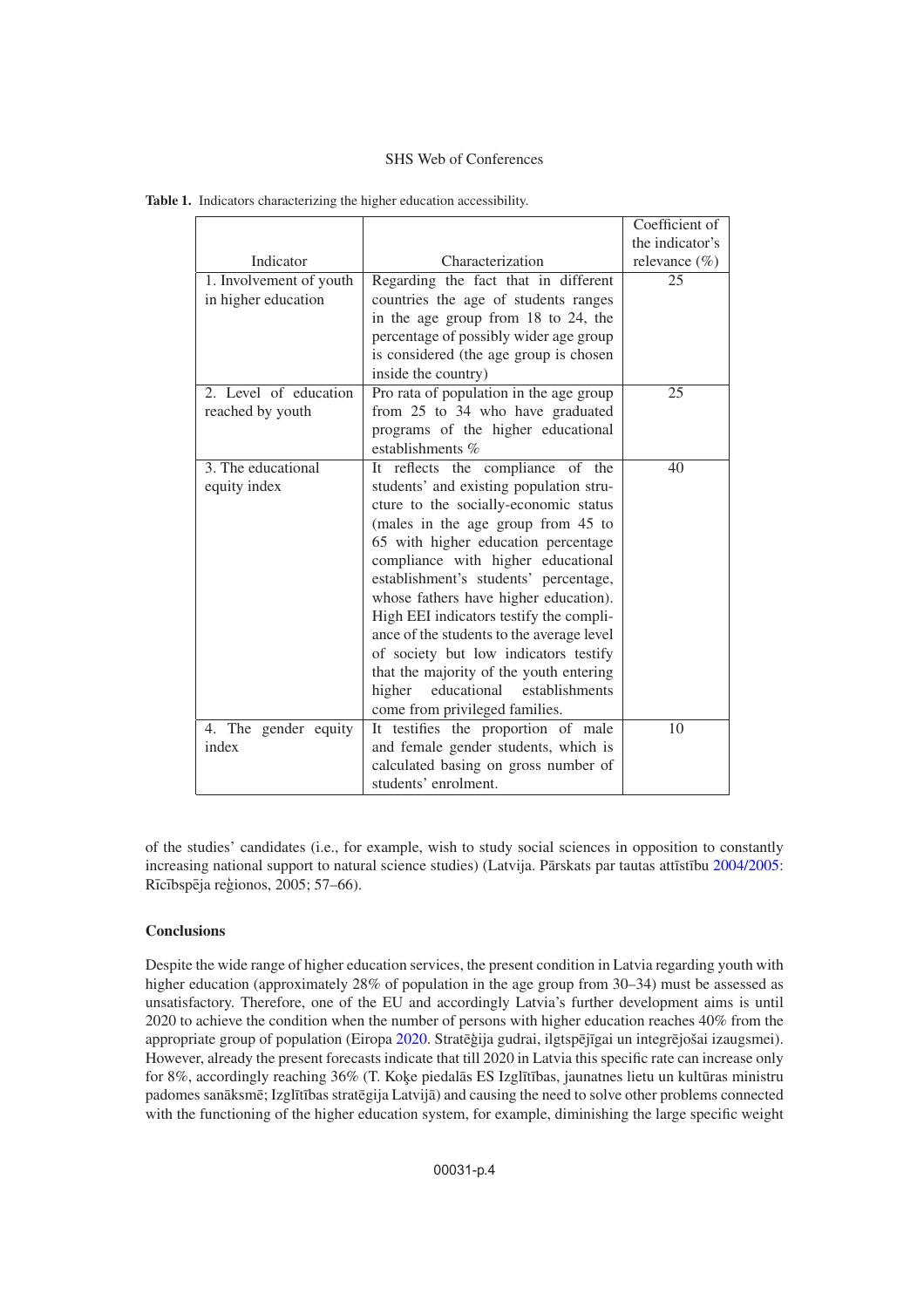Int. Conf. SOCIETY. HEALTH. WELFARE; Congr. of Rehabilitation Doctors of Latvia

of dropouts (approximately every fifth student drops out without finishing his/her higher education studies) (Kļāvis,  $2009$ ).

Same attention deserves the fact that at present in Latvia there is lack of researches devoted to social equity problems in the context of the higher education accessibility, which becomes especially topical in socially and economically unfavourable conditions. Thus the Ministry of Education and Science should in the nearest time allocate resources for the regular monitoring and assessment of the results regarding the higher education accessibility, for example by delegating this objective to some of the higher education quality / education supervision institutions.

Considering the present unfavourable socially economic conditions, as well as plentiful possibilities to obtain free of charge / partly pay higher education abroad, the financial affordability of Latvia higher education becomes problematic (moreover, currently free of charge higher education obtaining is basically offered only at the state owned higher educational institutions), which includes not only the study fee but also other charges connected with obtaining of higher education. The aggregate of the mentioned conditions requires immediate reorganization of functioning of the Latvia higher education system.

Therefore, one of the challenges for the development of the national higher education system becomes the necessity to improve the system of the higher education financing and the system of the students' social support, which will serve as a guarantee for the development and accessibility of higher education, int. al. the increase of socially financial affordability.

### **References**

- [1] Latvija. Pārskats par tautas attīstību 2004/2005: Rīcībspēja reģionos (2005) [Latvia. Human development report 2004/2005: Human Capability in Regions]. Rīga: ANO Attīstības programma, LU Sociālo un politisko pētījumu institūts.
- <span id="page-4-0"></span>[2] Pavlovs, O. (2002) Izglītības filozofija. [Philosophy of education]. Rīga: Latvijas Akmeoloģijas akadēmija.
- [3] Scott, P. Access in Higher Education in Europe and North America: Trends and Developments. http://www.cepes.ro/forum/pdf/Scott\_access.pdf
- [4] Souto-Otero, M., McCoshan, A. Study on access to education and training. Final report to the European Commission. http://ec.europa.eu/education/pdf/doc270\_en.pdf
- <span id="page-4-1"></span>[5] Kaša, R. (2009) Augstākās izglītības pieejamība Latvijā: valsts un pašvaldību loma studentu finansēšanā [Higher education accessibility in Latvia: state and self governmet role in the fundion of students]. *Latvija 2020. Nākotnes izaicinājumi sabiedrībai un valstij.* Rīga: LU akadēmiskais apgads. ¯
- <span id="page-4-2"></span>[6] Kaša, R. (2004) Kā pārvarēt plaisu, kas šķir maznodrošinātus jauniešus no augstskolas [How to manage gap, which devote poor Youth form higher educational establishment]. *Izglītības reformas* Latvijas sabiedrības integrācijai un labklājības. Pārskats par izglītību. 2003./2004. Rīga: Providus.
- [7] Kaša, R. (2002) Studentu finansēšana un augstākās izglītības pieejamību Latvijā [Student funding and higher education accessibility in Latvia]. *Pārmaiņas Latvijas izglītībā: izaicinājums sistēmas* vadībai. Pārskats par izglītību. 2001./2002. Rīga: Providus.
- [8] Izgl¯ıt¯ıbas strate¯gija Latvij ' a (2010) [Strategy of education in Latvia]. ¯ *Skolot*a¯*js*, 2010, Nr. 1 (79).
- [9] Kļāvis, A. (2009) 22 tūkstoši studentu bez grāda un augstskolas diploma (22 thousand students without diploma and degree]. *Latvijas Vēstnesis*, 2009, 28. jūlijs.
- <span id="page-4-4"></span>[10] Šnitnikovs, A. Vai augstākā izglītība Latvijā ir ekonomiski efektīva? [Is Latvian higher education economically effective]. http://www.politika.lv/temas/pilsoniska\_sabiedriba/6039/
- <span id="page-4-3"></span>[11] Zemīte, V. (2009) Pārdomas par augstāko izglītību Latvijā (Some thoughts about higher education in Latvia]. *Latvijas Vēstnesis*, 2009, 1. decembris.